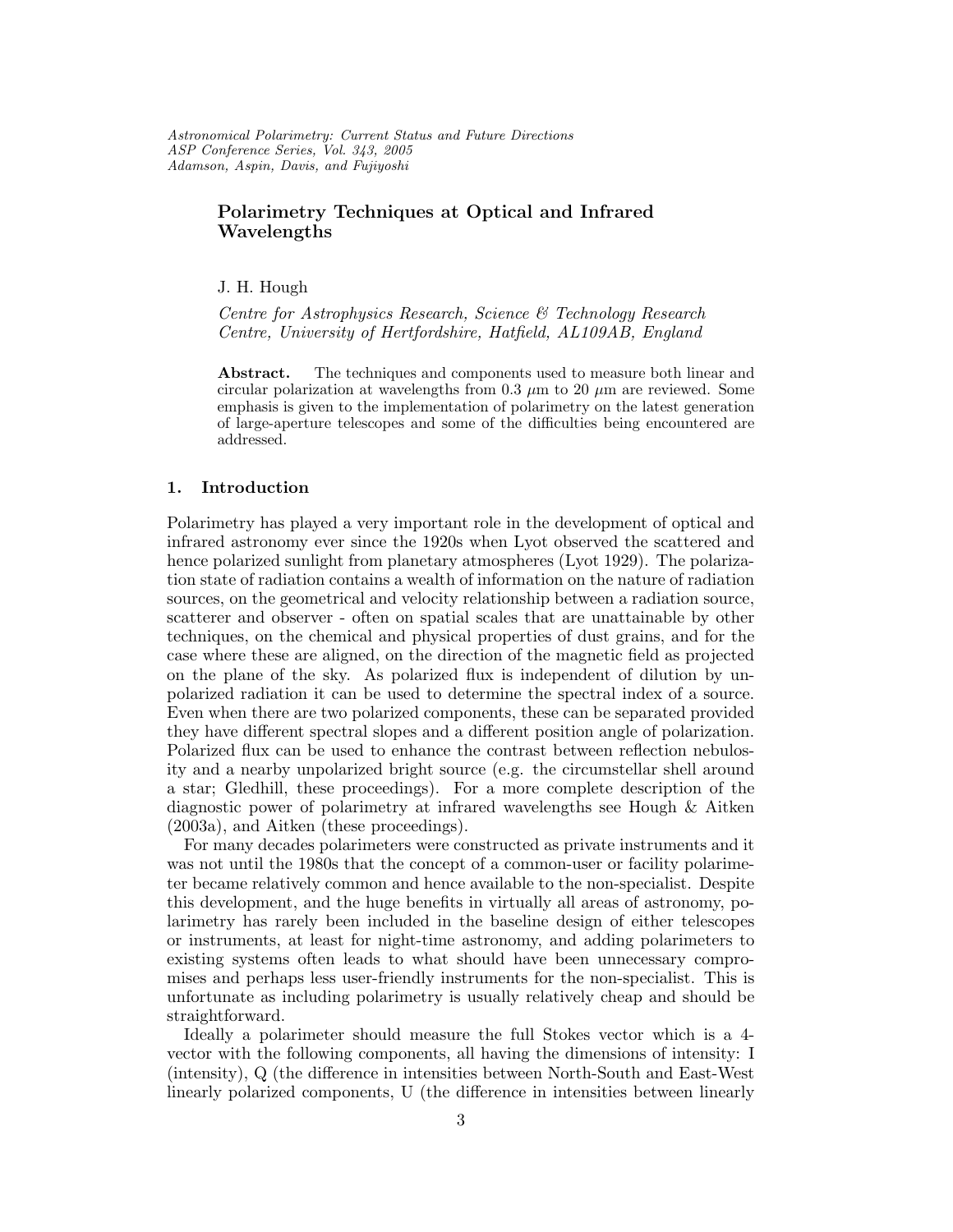polarized components oriented at  $+45^{\circ}$  and  $-45^{\circ}$  from North) and V (the difference in intensities between right and left circularly polarized components). Angles on the sky are measured from North to East, i.e. counter-clockwise, starting from the North. The Stokes vector is the most used descriptor of the polarized state of radiation as it can describe completely polarized, partially polarized and unpolarized radiation, and is easily determined from the signals recorded by most polarimeters. Simultaneous measurement of all 4 components is rarely realized and for night-time astronomy most facility polarimeters have concentrated largely on linear polarization. This is unfortunate as circular polarization is an important diagnostic and should not be ignored (Section 5).

In order to maximise the coverage here of the various techniques and devices used in optical and near-infrared polarimetry the reader is encouraged to refer to the numerous references for relevant diagrams as well as additional information. Some particularly useful texts are Tinbergen (1996), di Serego Alighieri (1997), and Keller (2002). Although now rather old, an excellent description of some basic techniques can be found in Serkowski (1974).

### 2. Some Basic Principles

Most polarimeters consist of two basic elements, a modulator and an analyser. The modulator periodically switches Q, U or V leaving I constant, and a fixed analyser (polarizer) ensures the detector measures only intensity. The ratio of the modulated signal to the average signal is proportional to usually one of  $Q/I$ ,  $U/I$ ,  $V/I$ . A polarimeter should be designed so that it is limited only by photon shot noise and is not sensitive to atmospheric effects and system gain effects (this does not take into account any limitations from telescope polarization).

Before the advent of the CCD most (single element) optical detectors, used in astronomy had a very fast frequency response, no read-out noise, and the dark current could be made very low by cooling (e.g. photomultiplier tubes). The high frequency response meant that a large range of modulators could be used.

If the modulation rate is higher than ∼1 kHz (for example Photoelastic Modulators, Section 3.1), any atmospheric effects (e.g. seeing, scintillation) are eliminated and a very simple but effective polarimeter can be constructed that consists simply of the modulator, a single beam analyser and fast detector. Note that in this case a dual-beam analyser (e.g. a Wollaston prism) is not needed to obtain accurate polarimetry but including such a device - used with a second detector - provides twice the throughput and the observing time is reduced by a factor of two. Using single-element detectors has the advantage that flat-fielding is not a problem but of course such a (stellar) polarimeter is only efficient for point sources.

The introduction of the CCD, with long integration times (seconds to minutes) to reduce the effects of readout noise, and relatively long readout times, meant that the fast modulating devices were no longer suitable (but see Section 3.3) and most polarimeters employed fixed retardance devices such as crystal waveplates, with modulation achieved by rotating the waveplate to set positions (which rotates the plane of polarization relative to the analyser) and then exposing the detector chip (step and stare) until the pixel wells were sufficiently filled to make readout noise negligible. Of course some polarimeters had used crystal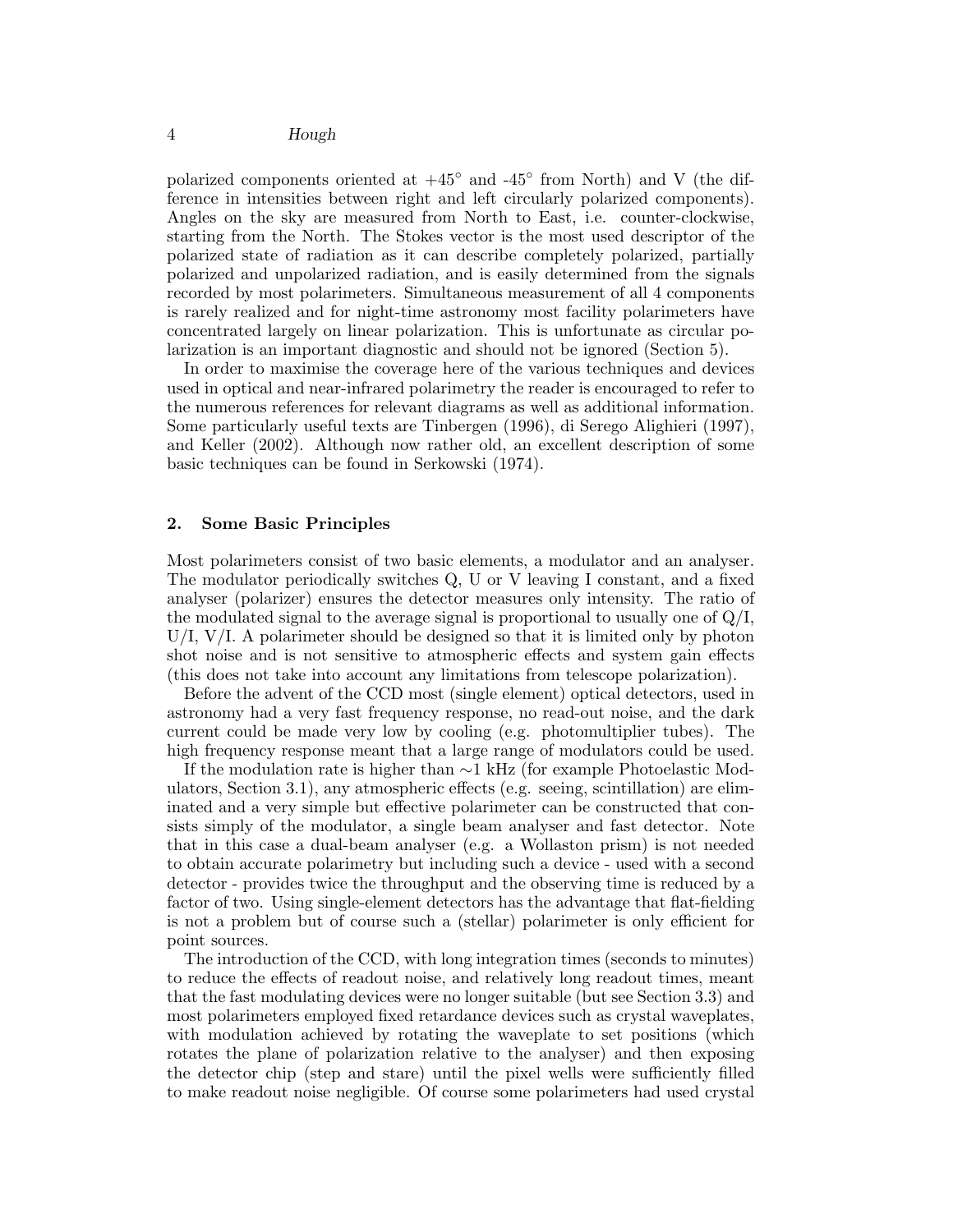waveplates long before the introduction of array detectors. The slow modulation rates meant that determining a Stokes Parameter (Q, U, or V), each requiring integrations at two positions of the waveplate, was very susceptible to even slight atmospheric changes between the two waveplate positions.

This problem was easily overcome by using a dual-beam polarising prism so that both orthogonal polarisations are imaged simultaneously on the detector (see Tinbergen 1996, page 97, for a description of different prisms). Since the sum of these two states is the total intensity, any changes in atmospheric transparency can be compensated for in the data reduction. With this method two images (spectra) are produced on different areas of the detectors that will have very different sensitivities (this and other imbalances between the two beams are referred to as the 'gain table'). These cannot be calibrated better than a few tenths of a per cent but by reversing the polarization states (e.g. by using a rotated half-wave plate for a second exposure) the effects of the different gains can be eliminated. Combinations of two exposures gives I plus one of Q, U, V: for a half-wave plate, angles of  $0^{\circ}$  &  $45^{\circ}$  give I+Q & I-Q,  $22.5^{\circ}$  &  $67.5^{\circ}$  give I+U & I-U, and for a quarter-wave plate angles of -45°  $\&$  +45° give I+V  $\&$  I-V, with angles measured relative to the analyser axis. Each of these intensity pairs occurs alternately in each beam of the analyser, allowing the effects of the different channel gains to be eliminated. For some typical data reduction procedures see Tinbergen (1996, page 100), Berry & Gledhill (1998), Leyshon (1998), and for the case of images taken through a single polarizer Sparks & Axon (1999).

#### 3. Modulators

There are basically three types of modulator: those that have a fixed retardance and fast axis (e.g. crystal waveplates, polymers), those where the retardance is changed in some controlled way (e.g by applying a stress in the case of photoelastic modulators, and by applying a voltage for nematic liquid crystals, Pockels and Kerr cells), and those where the retardance is fixed but the fast axis can be switched (e.g. ferro-electric liquid crystals by applying a voltage). The following sections cover only the most widely used modulators and for further descriptions of these and other devices see Keller (2002).

A term that is often used, and sometimes mis-used, is that of zero-order retarder. A true zero-order  $\lambda/4$  or  $\lambda/2$  retarder has a physical thickness equal to  $\lambda/4$  or  $\lambda/2$  divided by the birefringence of the material. These cannot always be produced, especially in the case of crystal waveplates, as they are very thin and not mechanically robust. Physically thicker, multi-order retarders, which are generally to be avoided, have the same retardance as a zero-order retarder at the design wavelength but the retardance changes much more quickly with wavelength, and is also more sensitive to temperature changes and the angle of incidence of the light. A compound zero-order waveplate has mechanical robustness and a retardance that depends on wavelength in the same way as a true zero-order plate (Section 3.2).

#### 3.1. Electro-optical Devices

Photoelastic Modulators The PEMs were pioneered by James Kemp in the early 1970s (Kemp 1970; Kemp 1981). They have become a standard technique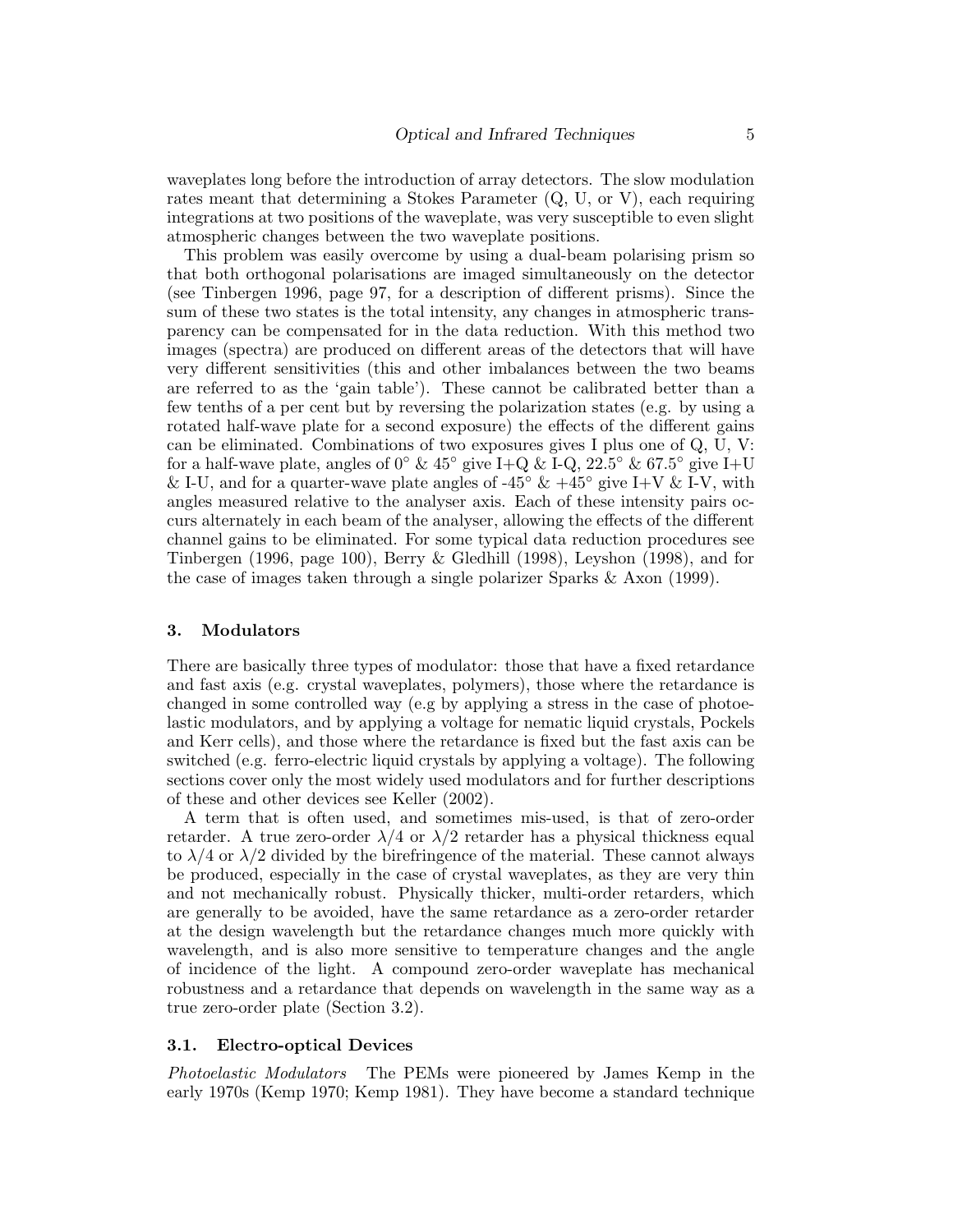for high sensitivity laboratory instrumentation and are commonly used by solar astronomers. A PEM is a slab of non-birefringent material (e.g. fused silica, calcium fluoride) excited via a piezoelectric transducer at its natural mechanical resonance frequency,  $c/2l$ , where c is the sound speed in the material and l is the slab length. The oscillating mechanical stress induces birefringence which varies with time t and position  $x(0\rightarrow l)$  as  $\text{Asin}(\omega t)\text{sin}(\pi x/l)$ , where A is the maximum retardance at a given wavelength and this can be tuned to any wavelength by varying the drive voltage of the device.

Second harmonic detection of linearly polarized light using a single PEM measures just the component polarized at  $45^{\circ}$  to the PEM axis. Thus to measure linear polarization of unknown position angle, the PEM and analyser have to be rotated by 45<sup>°</sup>. Alternatively, two PEMs can be used (frequencies  $f_1 \& f_2$ ), axes oriented at 45◦ , and with the analyser axis at 22.5◦ away from each PEM axis. The detector signals at  $f_1 \& f_2$  are proportional to Q and U but the amplitude of modulation is only 50 % of that for a single PEM.

PEMs are true zero-order retarders, they can be tuned to the desired wavelength and can cover 170 nm - 3.5  $\mu$ m (fused silica), 130 nm - 8.5  $\mu$ m (calcium fluoride), 550 nm - 18  $\mu$ m (zinc selenide) and 1.1  $\mu$ m - 40  $\mu$ m (silicon). They modulate at frequencies of tens of kHz, have no moving parts (hence no image movement), and can give a polarization precision of  $5x10^{-6}$  (Stenflo 2003).

In fact polarization sensitivities as high as a few parts in  $10<sup>7</sup>$  were achieved by Kemp et al (1987) for the integrated light of the sun. Hough et al (2003) and Hough & Lucas (2003) describe the development of a classical-style polarimeter, using PEMs, triple-wedge Wollaston prisms, and single element Avalanche Photodiodes, designed to detect the polarization signature of the hot-Jupiter extra-solar planets. Model predictions of the fractional polarization of light scattered by such planets, in the presence of light from the star, are typically a few  $10^{-6}$  (Seager, Whitney, & Sasselov 2000).

Despite their obvious advantages PEMs do have some limitations. They have relatively small useable apertures (typically 20 mm, maximum 45 mm), the modulation efficiency is approximately sinusoidal (and hence lower than a device with square wave modulation), and being tuned devices they have limited wavelength coverage and hence are not suited to spectropolarimetry with wide wavelength coverage. Achromatic PEMs have not been made to date, and the Pancharatnam design (Section 3.2) cannot be used as this method minimizes the overall retardance of each component.

Nematic Liquid Crystals The nematic liquid crystals are sandwiched between electrically conducting fused silica windows spaced a few microns apart, and their birefringence can be changed with applied voltage (typically up to ∼20V) with the maximum birefringence when the field is zero and the long axes of the molecules are parallel to the window faces (see Figure 2 of Jochum et al 2003). They act as true zero-order retarders, can operate in the visible and nearinfrared, and can have clear apertures of ∼40 mm. The modulation frequency is ∼50 Hz, too low to eliminate atmospheric effects and hence should be used with dual-beam analysers. They have other disadvantages: (i) a residual retardance of ∼30 nm even at high voltages, caused by the inability of crystals at the substrate boundary to rotate freely, although this can be compensated by the addition of a retarder attached to the cell; (ii) the retardance changes by about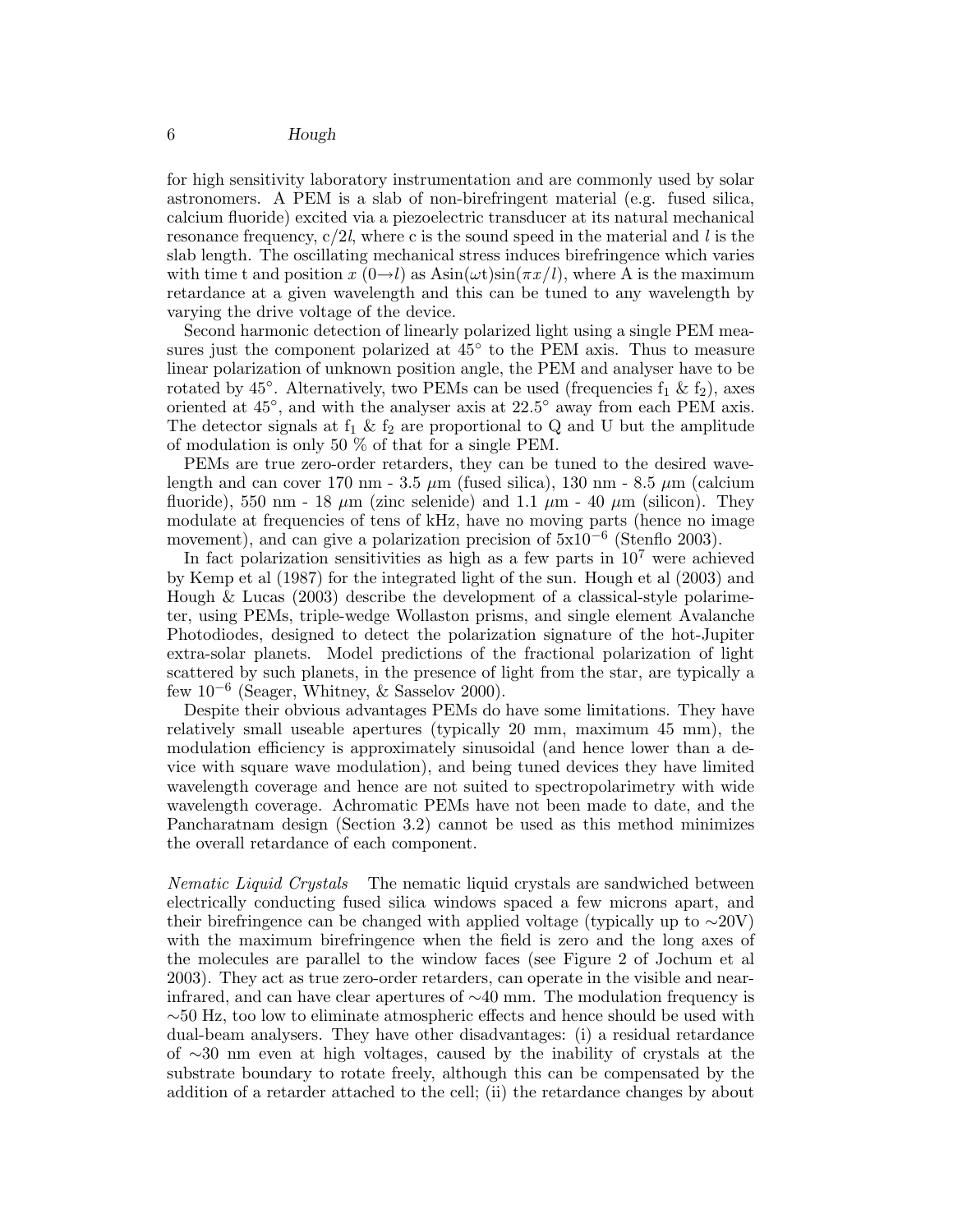$-0.4\%$  per  $°C$ , so the crystals have to be maintained at a constant temperature; (iii) achromatic devices cannot be produced using the Pancharatnam design for the same reason as PEMs (see above section).

Ferro-electric Crystals Ferro-electric crystals (FLCs) are so-called as they have a permanent polarization. They have a fixed retardance, that is relatively insensitive to temperature, but the direction of the fast axis can be switched by about 45◦ (the switching angle is rather temperature sensitive). They respond much more quickly to externally applied fields than nematic liquid crystals, with switching frequencies of a few kHz, fast enough to eliminate atmospheric effects. They are true zero-order retarders but have the disadvantage that they cannot be tuned and an appropriate thickness of crystals has to be used to produce a given retardance at a particular wavelength. Recently it has been possible to build an achromatic modulator based on three non-achromatic FLCs combined according to the Pancharatnam scheme useable from 400 nm to 750 nm (Gisler, Feller, & Gandorfer 2003, and see Section 3.2).

#### 3.2. Crystal Retarders

There are a number of birefringent materials that are suitable for manufacturing retarders, usually referred to as waveplates. Commonly used are: quartz (180 nm - 2.8  $\mu$ m), magnesium fluoride (150 nm - 6  $\mu$ m), cadmium sulphide (5  $\mu$ m - 15  $\mu$ m), and sulphur-free cadmium selenide (5  $\mu$ m - 23  $\mu$ m). Modulation is achieved by rotating the fast axis of the waveplate relative to the analyser. For a half-wave retardance, a mechanical rotation of  $\theta$  degrees gives a rotation of  $2\theta$ in the plane of polarization of the incident radiation. With dual-beam analysers sensitivities of  $\sim$ 1 in 10<sup>4</sup>, or better, can be achieved and crystal retarders are the most commonly used modulators in night-time astronomy.

Compound Zero-order Plates True zero-order waveplates are very difficult to manufacture as the very small thickness of the plates, at optical and near-infrared wavelengths, makes them unsuitable for any reasonable aperture. Compound zero-order plates are produced by using two plates, each typically ∼0.5 mm thick, with a difference in thickness of the two plates equal to the required retardance. Plates made from magnesium fluoride with clear apertures of ∼100 mm can be produced. For the usual case of the plates not being achromatic it is essential that the fast axes of the two plates are orthogonal to each other. If this is not the case, a rotation of position angle can occur with wavelength (Hough & Aitken 2003b). These plates are not true zero-order plates and have the same sensitivity to the incidence angle of light as multiple order plates of the same thickness. However, they do have the same variation of retardance with wavelength as a true zero-order waveplate, which is far less than a multi-order plate.

Achromatic Retarders Achromatic retarders can be made by combining two plates made from materials with different birefringence. These can be designed to have the same retardance at two wavelengths and would generally give good performance at other wavelengths if a combination of positive and negative crystals is used. Unfortunately there are no suitable crystal pairs available for making waveplates, and quartz and magnesium fluoride, both positive crystals, are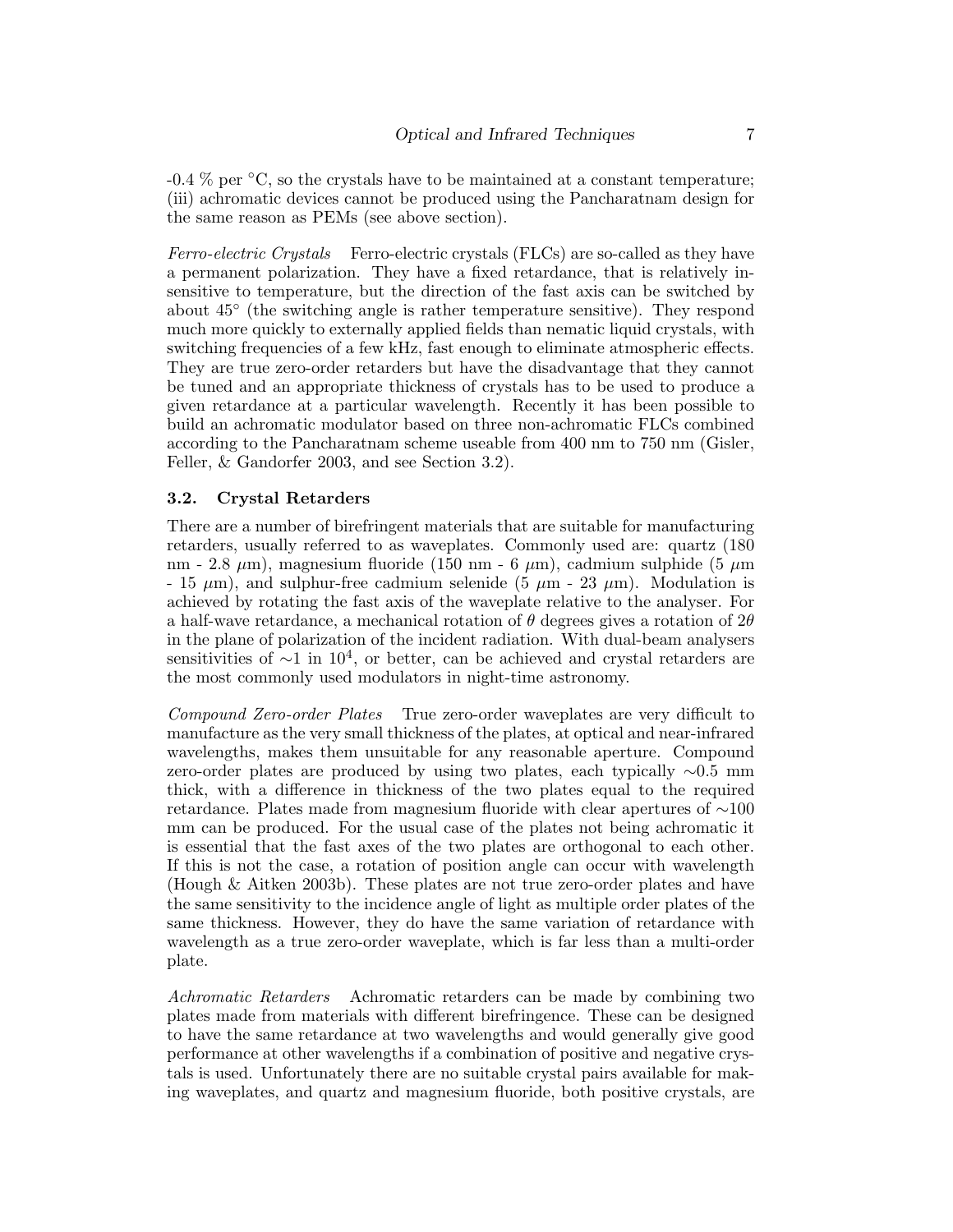normally used (Serkowski 1974). Far better achromats were proposed by Pancharatnam (1955) in which three identical retarders are used, the outer plates having parallel fast axes, while the fast axis of the inner plate is rotated by  $\sim 60^{\circ}$ .

So-called superachromats can be produced by combining 3 identical crystal achromats in a Pancharatnam design and can be used over a wide wavelength range, typically 300 to 1100 nm, they have very good thermal stability and a moderate angular acceptance angle. All these Pancharatnam achromats have a fast axis whose direction changes with wavelength but is very easily compensated by a simple calibration. The standard half-wave superachromats have a change in retardance of only  $\pm 0.005\lambda$  and a variation in angle of the fast axis of  $\sim \pm 2^{\circ}$ between 0.31 and 1.1  $\mu$ m. Quarter-wave superachromats have larger variations of retardance and fast axis with wavelength, and particular care has to be taken when measuring circular polarization (Section 5).

Superachromats have been designed to be used over even more extended wavelength ranges. For example, the Japanese optical-infrared imager and spectrometer, TRISPEC, (Watanabe et al., 2003) uses a single half-wave retarder between 0.34 and 2.5  $\mu$ m, with a change of retardance of  $\pm$ 0.02 $\lambda$ , which still give a modulation efficiency at any wavelength of over 99 %, and a variation of fast axis of ∼±4 ◦ across the whole wavelength range. The Gemini polarimeter (GPOL) will use similar plates (Hough & Aitken 2003b).

Superachromats with clear apertures as large as ∼100 mm can be manufactured from single crystals and the FORS1 polarimeter on the ESO-VLT uses a mosaic of 3x3 plates, each 45x45 mm, with a 3 mm gap (Appenzeller et al., 1998, Seifert et al., 2000). The GPOL waveplates have a 95 mm clear aperture with a transparent annulus to increase the field of view for the on-instrumentwavefront-sensors used on Gemini instruments (Hough & Aitken 2003b).

Near-IR achromats, made from magnesium fluoride and quartz have been used at a number of telescopes (Anglo-Australian Telescope, United Kingdom Infrared Telescope & Subaru), with clear apertures up to 100 mm, and a maximum departure in retardance of only  $\pm 0.02\lambda$  for a half-wave retarder. Achromats can be made for the 10  $\mu$ m atmospheric window using CdS and CdSe with relatively good performance although these do not seem to have been used to date in astronomy.

Some Problems with Waveplates Despite their widespread use, waveplates do have some disadvantages. Rotation of the waveplate can produce image motion (caused by any non-parallelism of the plates) and dust specks can cause spurious modulation. High resolution spectropolarimetry can often show spectral modulation in polarization and position angle, produced by multiple reflections within the plates. With compound zero-order plates, often with an air-gap between the two plates, a beating between two (or more) multiple interferences can be observed. Traditionally the ripple has been removed by identifying the separate Fourier components of the ripple in the Q and U spectra and interpolating through them. Aitken & Hough (2001), showed that the effect can be easily removed in the data taking process by averaging data taken at  $0^{\circ} \& 45^{\circ}$ and those angles  $+90°$  for Q, and similarly for U.

#### 3.3. Other Modulators and Modulation Techniques

Using just one Polarization Element Some instruments have just used a twobeam analyser (e.g. a Wollaston) with the modulation achieved by rotation of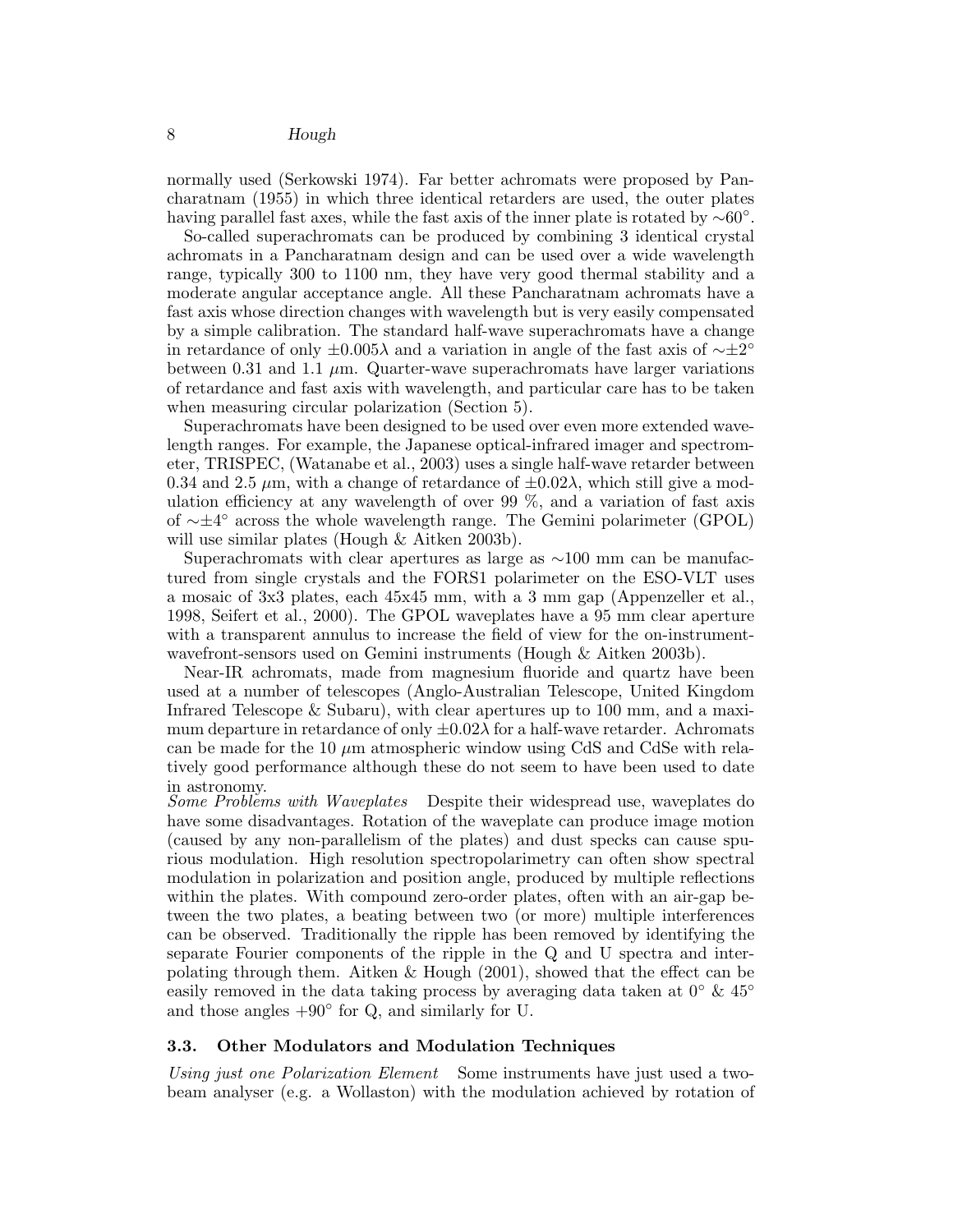the entire instrument (Miller, Robinson, & Goodrich 1988). The major disadvantages with this technique are obtaining sufficiently accurate flat-fielding, which limits accuracy to ∼0.3 %, susceptibility to instrument flexure, and, for spectroscopy, rotation of the slit on the sky will lead to different sampling of extended objects. See Ageorges & Moorwood (these proceedings) for the use of Wollaston prisms for infrared polarimetry on the ESO-VLT.

Oliva (1997), Pernechele, Giro, & Fantinel (2003) describe a double Wollaston near the pupil plane to obtain simultaneously 4 images containing information on the polarization at  $0^{\circ}$ ,  $45^{\circ}$ ,  $90^{\circ}$  and  $135^{\circ}$  to get I, Q & U in one exposure. The prism is made of 2 pieces glued together along a plane surface that is perpendicular to the crystal axis of one of them and forms a 45◦ angle with the axis of the other. Some of the advantages and shortcomings of this type of device are discussed by Geyer et al (1996).

Fresnel Rhombs Total internal reflections produce a phase shift (or retardance) and a single reflection can be arranged to produce a retardance of  $\lambda/8$ . Two reflections therefore provide a retardation of  $\lambda/4$  and a half-wave retardation can be achieved with 4 internal reflections. Fresnel rhombs are very good achromats as any change of retardance with wavelength arises only from the change in refractive index. One disadvantage is that Fresnel rhombs have only a small acceptance angle as the retardation depends strongly on the angle of incidence. Also, as two reflections are needed to give even a  $\lambda/4$  retardance, the rhombs have long optical path lengths which impacts on throughput, and it is also difficult to avoid stress birefringence in thick rhombs (Bennett 1970), making their use fairly limited. It is proposed, however, that CIRES, a cryogenic infrared echelle spectrograph, being developed by ESO (Moorwood 2003) will use a Fresnel rhomb retarder and Wollaston prism for the polarimetry mode, and ESPaDOnS, a cross-dispersed echelle spectropolarimeter for use on the Canada France Hawaii Telescope, will use rhombs between 370 and 1000 nm (Petit et al., 2004). It is argued that another advantage of rhombs is that, unlike crystal waveplates, they do not produce spectral ripples in the polarization spectra (but see Section 3.2).

Polymer Retarders These consist of a sheet of birefringent polymer material laminated between two glass plates. They can be made with very large clear apertures (up to tens of cm) and can be used between  $\sim$ 400 and  $\sim$ 2500 nm. They are true zero-order retarders and can be made achromatic between 425 and 675 nm using multilayer polymer stacks.

Using Fast Modulators with CCDs When CCD detectors were first introduced attempts were made to use them with relatively fast modulators. Miller et al (1988), considered using the CCD as an intermediate storage device whilst using a Pockels cell modulator. The 3-phase CCD allows images to be shifted in either of two directions by changing the clock phase. Exposure of one polarization state could be made for a second, the image shifted and then the other polarization state exposed on the same part of the CCD, and then shifted on the chip. By shifting the images back for subsequent exposures the process could be repeated until enough signal was acquired. Part of the CCD had to be masked for temporary storage of each image while inactive. Thus two images were formed on the CCD, taken with different polarization states but recorded on the exact same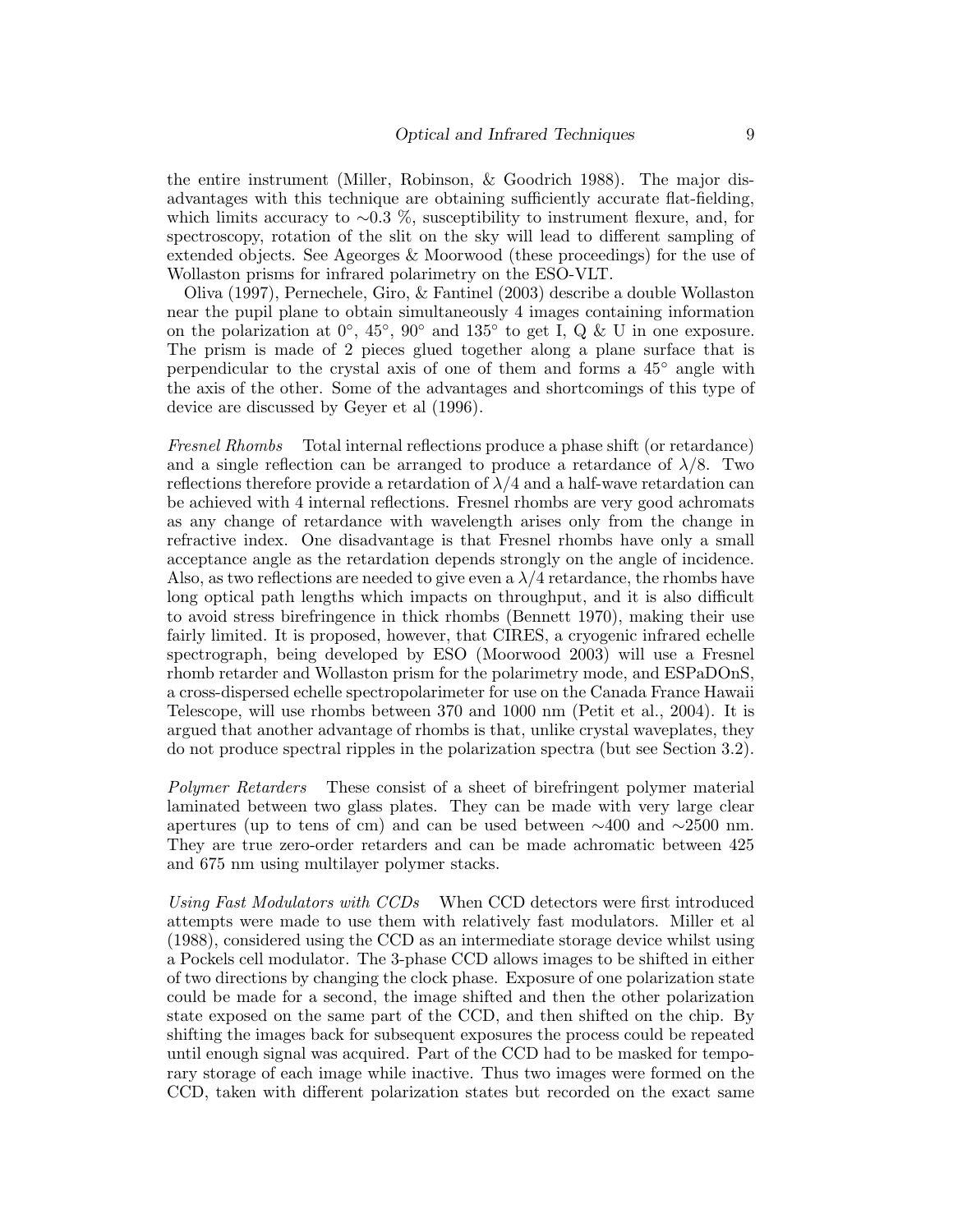pixels of the CCD, so the non-uniform response of the CCD would cancel. In practice it was found that problems with the charge transfer on the chip made the system very inefficient.

Solar astronomers have developed the technique in the single-beam ZIMPOL polarimeters (Keller 2002) which use the very fast modulating PEMs (Section 3.1). As noted in Section 2, a single beam device avoids non-common path and flat-field problems, and because the modulation rate is so fast for PEMs (compared to the seeing changes) images for the two opposite polarization modes are registered practically simultaneously, and as the two image are obtained with the same image pixels the gain table noise is reduced to very small levels. Thus the measurement is fully differential. Keller (these proceedings) describes the design of a novel array detector  $C^3Po$  that would provide high sensitivity and precise differential imaging.

In night time astronomy the technique of charge shuffling on CCD detectors for polarimetric measurements has recently been implemented by Jeremy Bailey with the Taurus instrument at the Anglo-Australian Telescope (see their WEB pages).

#### 4. Analysers

For astronomical polarimeters using slow modulation it is necessary to use dual beam analysers so that both orthogonal states of polarization are detected simultaneoulsy. There are two main types, those that produce a lateral shift in the e-and the o-beams and those that produce an angular diveregence. Calcites have been used in a number of optical spectrographs placed below the spectrograph slit, with a lateral beam displacement which is  $\sim 0.1 \times$  the calcite thickness. A simple calcite has the disadvantage that the two beams have different optical path lengths and therefore a different focus. This can be overcome by using a Savart plate, as in the ISIS spectropolarimeter on the WHT (Tinbergen & Rutten 1992). Calcites cannot be used beyond 2.0  $\mu$ m because of their large opacity to the o-rays. As these optical elements are placed in a non-collimated beam optical aberrations will normally be introduced but these can be minimised by including some optical power in the analyser.

The most commonly used prism to produce an angular divergence between the e- and o-beams is the Wollaston prism, in which the deviation of the two beams is given by  $\delta_{eo} \sim 2 \arctan[(N-1)(n_e-n_o) \tan\theta]$ , where  $\theta$  is the prism angle,  $(n_e-n_o)$ is the material birefringence, and N is the number of prism wedges. One of the major problems is the lateral chromatism arising from the wavelength dependence of birefringence, producing elongated images in the polarization dispersion direction when using wide band filters (note that some prisms, e.g. the Foster prism, have an angular separation which is wavelength independent). Materials with relatively low lateral chromatism also tend to have low birefringence giving a small separation of the two beams, requiring a focal plane mask with relatively small slots. Although there are some materials with both high birefringence and low lateral chromatism, such as Lithium Yittrium Fluoride (Oliva et al 1997) and  $\alpha$ -Barium Borate, they are extremely difficult to obtain in sufficient quantity to produce a Wollaston prism, and the easily available magnesium fluoride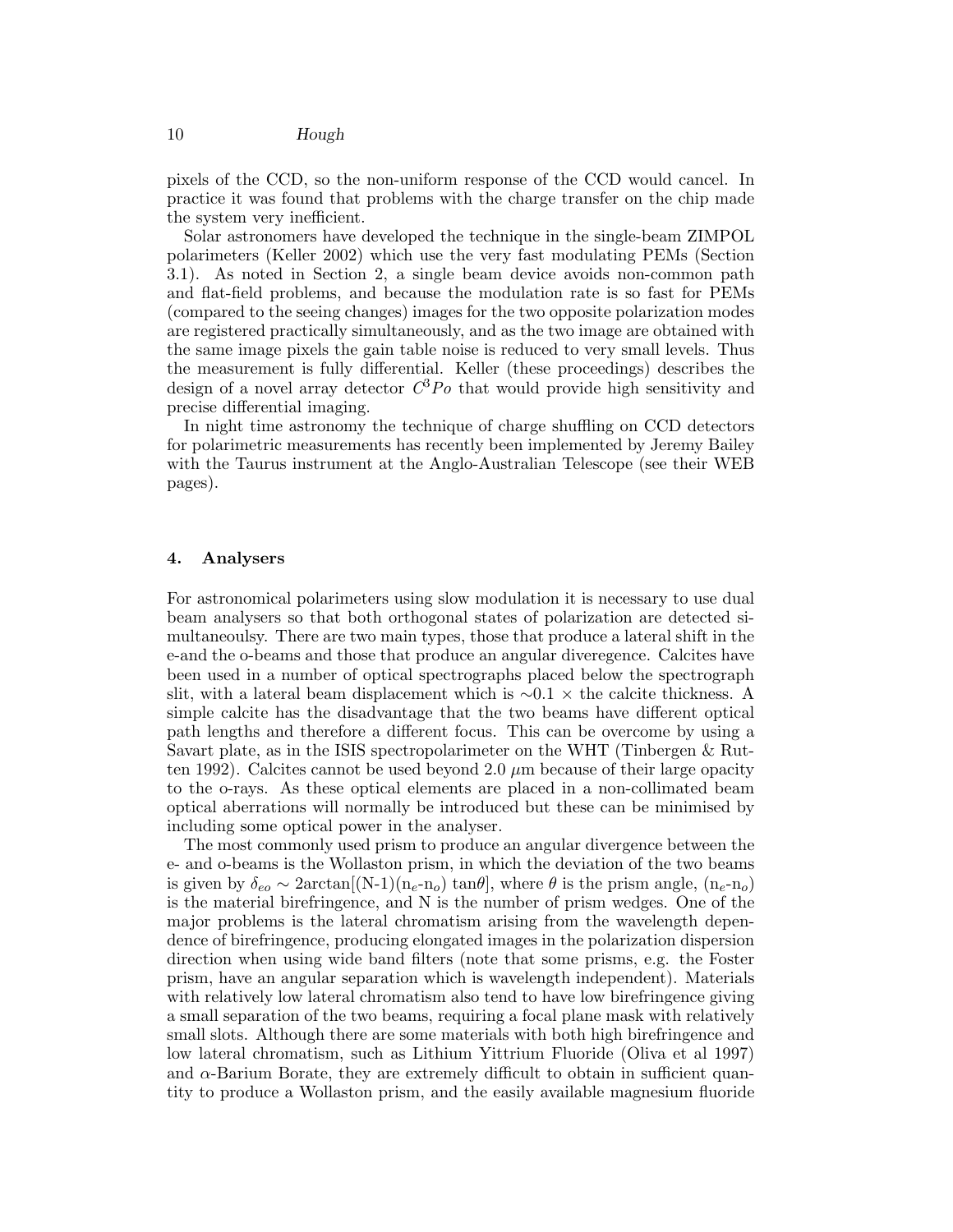is the most widely used material (see Hough & Aitken 2003b for a description of a number of prism materials).

Two beam prisms have been used at optical wavelengths since the start of astronomical polarimetry but they were not introduced in the infrared, where the prisms need to be cooled, until 1993 (Hough, Chrysostomou, & Bailey 1994). An additional problem in the infrared is being able to cement the prism sections together and normally a soft cement is used to allow for differential contraction and expansion (the crystal thermal expansion coefficients are different along orthogonal axes). Magnesium fluoride, lithium niobate and  $\beta$ -barium borate prisms have been used successfully in the near-infrared (note that the latter has an absorption at the long wavelength end of the K-band). At mid-infrared wavelengths single beam analysers, normally wiregrid polarizers, have been used to date, although Packham (in these proceedings) describes a cadmium selenide Wollaston to be used with CanariCam, a mid-infrared imager and spectrometer being constructed for the Spanish GranTeCan telescope. The lack of suitable cements requires the use of an air-gap prism which limits the range of prism angles that can be used and the design of the AR coatings for the slant faces is difficult.

#### 5. Circular Polarimetry

One of the reasons circular polarimetry is less commonly used by night-time astronomers is that the degrees of polarization are generally small, although there are exceptions such as the AM Her binaries (Warner 1995), and for some star-forming regions (Chrysostomou et al., 2000). Additionally, false circular polarization signals can occur in the presence of a large linear polarization, unless the polarimeter is appropriately designed. The lack of use has led Jaap Tinbergen (2003) to comment that "measurement of circular polarization is mostly looked upon as a specialist craft, applied by polarization freaks to answer uninteresting questions". As Tinbergen notes, however, circular polarimetry is a very important diagnostic of many processes in astrophysics (see also Hough & Aitken 2003a) and it should be made more available at Observatories.

In principle the technique is the same as for measuring Q and U, except a quarter-wave retarder is used with its optic axis at  $\pm 45^{\circ}$  relative to the analyser axis. However I, Q, U are often much larger than V and cross-talk from the stronger signals can be a problem. The measurement of linear as circular polarization arises from the retardance not being a quarter-wave and/or the fast axis of the retarder not being at precisely  $\pm 45^{\circ}$  relative to the analyser axis. The latter is usually a more serious problem and arises either through mechanical misalignment and/or the variation of the fast axis with wavelength which occurs with all the Pancharatnam achromats (Section 3.2). For example, in the presence of 100 % linear polarisation in the U Stokes vector, a  $0.1°$  offset in the zero-degree position leads to <sup>a</sup> <sup>∼</sup>0.2 % circular polarisation, <sup>a</sup> 0.2◦ offset to <sup>∼</sup>0.3 % circular, and a 1 ◦ offset to <sup>∼</sup>1.7 % circular. The cross-talk is proportional to the degree of linear polarisation (Hough & Aitken 2003b).

One of the easiest methods of eliminating the problem is to rotate a half-wave retarder in front of the stepped quarter-wave plate, but is often not included through lack of space. Billings (1951) gives the time averaged ratio of trans-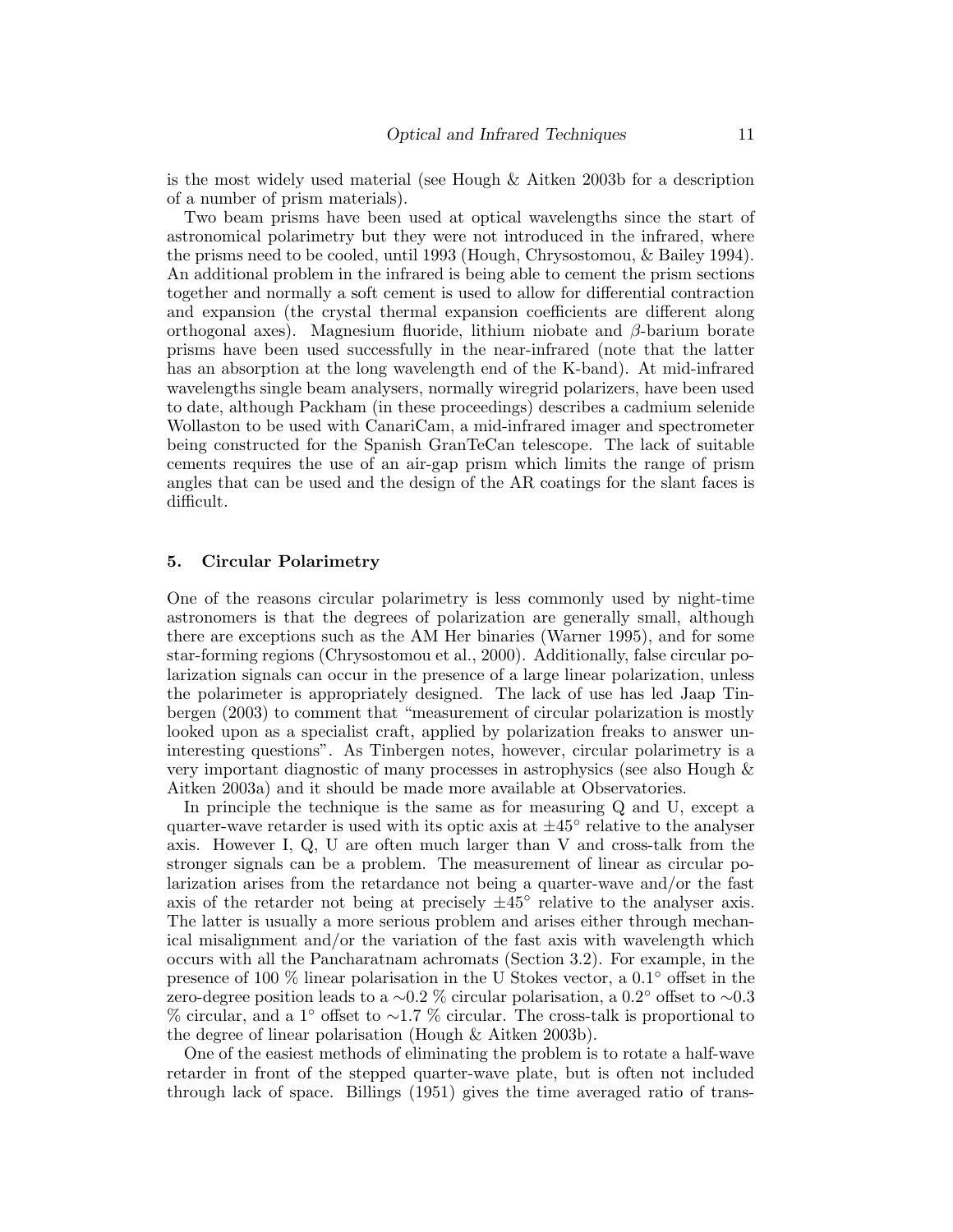mitted linear to incident linear polarization as  $\epsilon^2/4$  for a retardance of  $\pi+\epsilon$ , with  $\epsilon \ll 1$ . For a superachromat (Section 3.2),  $\epsilon$  is typically  $2^{\circ}$ , giving a ratio of ∼3000, and Chrysostomou et al (2000) report obtaining linear depolarization ratios of ∼2000. Another technique is to take measurements with the polarimeter rotated through  $90^{\circ}$ , reversing the sign of the cross-talk circular polarization, but is inconvenient for extended sources when a polarization mask is used.

## 6. Polarimeters as Differential Imagers

One of the major contemporary science drivers is the imaging of faint objects close to a bright star, such as circumstellar disks and extrasolar planets. The main limitation in imaging a faint object close to a very bright star is the speckle halo from the central bright source. Speckle noise can be reduced by differential imaging, that is splitting the light into two beams and taking the difference with the assumption that the speckles are the same in the two images. Differential multiwavelength observations have been suggested to minimize such noise, although this approach is limited by the chromaticity of the residual noise and hence narrow band filters that are close in wavelength have to be used with the planet (say) relatively much brighter in one of the filter bands. An alternative approach is to use the inherent differential nature of dual-beam polarimetry as the atmospherically scattered speckle patterns are indistinguishable in the two orthogonal polarizations. Thus the difference image constructed from orthogonal polarizations removes the scattered light, leaving eventually a polarized brightness image of the planet or circumstellar disk. A high polarization accuracy is still needed as the brightness of the planet or disk is much lower than the atmospheric speckle halo of the central star. Useful papers are: Kuhn, Potter, & Parise  $(2001)$ , Kuhn (these proceedings), Apai et al  $(2004)$  & Schmid et al (these proceedings).

# 7. The Future of Polarimetry on the Large Telescopes

Despite the new large aperture telescopes being ideally suited to the requirement of large photon numbers for accurate polarimetry, there are increasing difficulties in providing facility polarimeters. A basic problem is that the modulator should be the first element in the optical train, which means using the unfolded Cassegrain focus. Large focal planes and the use of fast telescope beams requires large modulators which are extremely expensive, assuming they can be manufactured in the first place. The problem is compounded by the increasing use of adaptive optics that requires several reflections and drives the modulator to be some distance away from the instrument (adaptive secondaries would avoid this problem), and there are additional difficulties for polarimetry with optical and infrared interferometers (Quirrenbach, these proceedings). Of course, high spatial resolution is very important as polarization is a vector quantity and can be easily reduced in magnitude when not spatially resolved.

Even without AO many of the large telescopes make increasing use of the Nasmyth focus for the very large instruments and it is virtually impossible to have a modulator placed before the Nasmyth mirror. All these difficulties are likely to make more and more polarimetry having to be carried out after an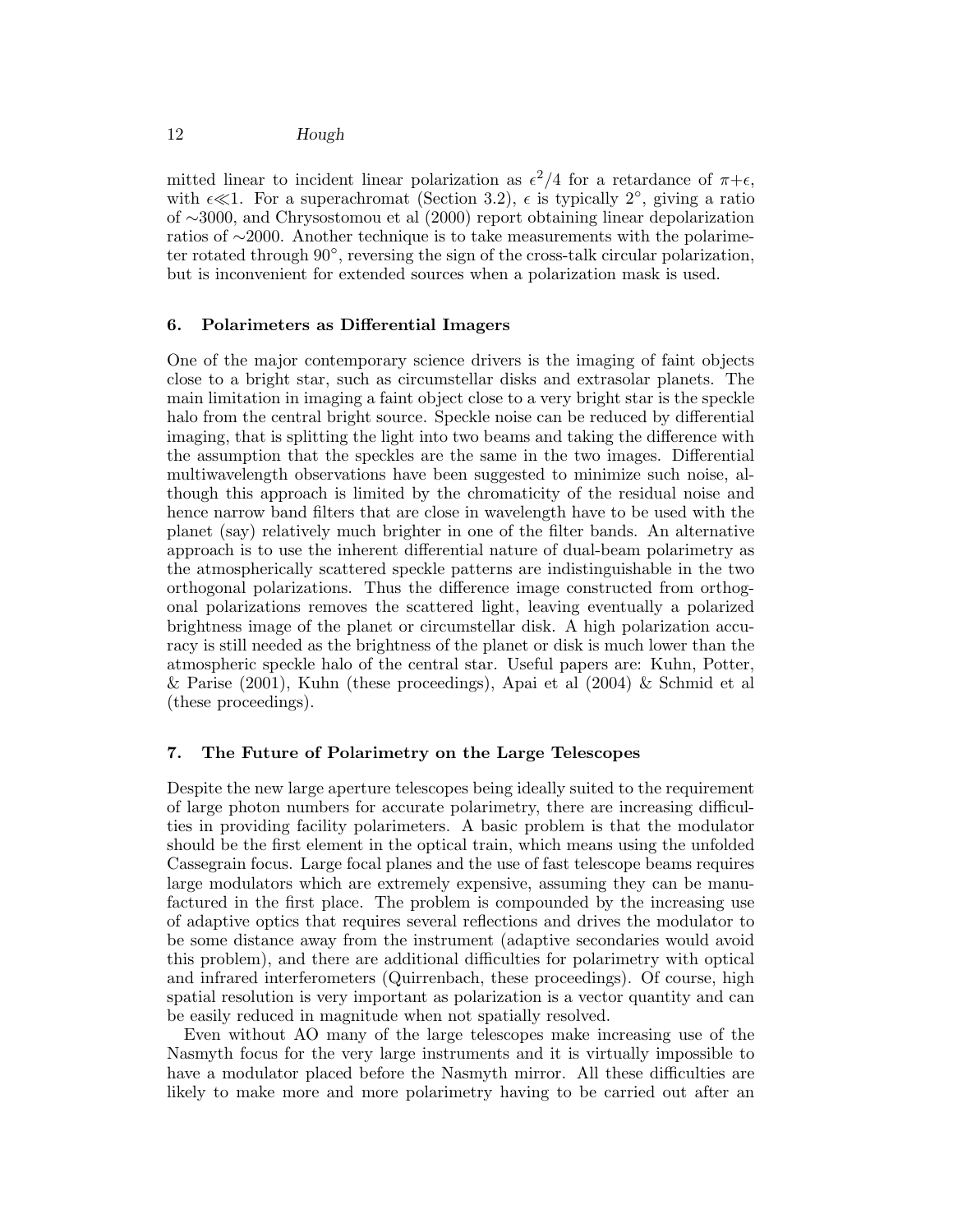oblique reflection. This will require more careful calibration as a reflection will introduce linear polarization in an unpolarized beam and can also convert linear to circular or elliptical polarization, effectively depolarizing the beam (Stuick et al., 2004). Situations where this is not a major problem are (i) highly polarized reflection nebulae where the overall polarization pattern is more important than the absolute degrees of polarization (Potter 2004) and (ii) velocity resolved spectropolarimetry where the instrumental polarization will not vary across spectral features.

Despite some of these difficulties polarimetry remains one of the key diagnostics available to astronomers on future generations of telescopes.

#### References

Aitken, D.K., & Hough, J. H. 2001, PASP, 113, 1300

- Apai, D., Pascucci, I., Brandner, W., Henning, Th., Lenzen, R., Potter, D. E., Lagrange, A.-M., & Rousset, G. 2004, A&A, 415, 671
- Appenzeller, I., Fricke, K., Furtzig, W., et al. [16] 1998, The ESO Messenger, 94, 1
- Bennett, J. M. 1970, Appl.Optics, 9, 2123
- Berry, D. S., & Gledhill, T. M. 1998, Starlink User Note 223.1
- Billings, B. H. 1951, J. Opt. Soc. Amer., 41, 966
- Chrysostomou, A., Gledhill, T. M., Menard, F., Hough, J. H., Tamura, M., & Bailey, J. 2000, MNRAS, 312, 103
- di Serego Alighieri, S. 1997, in 'Instrumentation for Large Telescopes, Polarimetry with Large Telescopes', ed. J. M. Rodriguez Espinosa, A. Herrero, & F. Sanchez (CUP)
- Geyer, E. H., Jockers, K., Kiselev, N. N., & Chernova, G. P. 1996, Ap&SS, 239, 259
- Gisler, D., Feller, A., & Gandorfer, A. 2003, in Proceedings of SPIE, 4843, Polarimetry in Astronomy, ed. Silvano Fineschi, 45
- Hough, J. H., Chrysostomou, A., & Bailey, J. A. 1994, in Infrared astronomy with arrays: the next generation, ed. I. S. McLean, Astrophysics and Space Science Library (Kluwer Academic Publishers: Dordrecht) 190, 287
- Hough, J. H., & Aitken D. K. 2003a, Journal of Quantitative Spectroscopy and Radiative Transfer, 79-80, 733
- Hough, J. H. & Aitken, D. K. 2003b, in Proceedings of SPIE, 4843, Polarimetry in Astronomy, ed. Silvano Fineschi, 200
- Hough, J. H. & Lucas, J. A. 2003, in Towards Other Earths: DARWIN/TPF and the Search for Extrasolar Terrestrial Planets, ed. M. Fridlund, & T. Henning, ESA SP-539 (ESA Publications Division), 11
- Hough, J. H., Lucas, P. W., Bailey, J. A., & Tamura, M. 2003, in Proceedings of SPIE, 4843, Polarimetry in Astronomy, ed. Silvano Fineschi, 517
- Jochum, L., Herrero, P., Collados, M., Martinez, V., Rodriguez, J., & Lopez, M. 2003, in Proceedings of SPIE, 4843, Polarimetry in Astronomy, ed. Silvano Fineschi, 30
- Keller, C. U. 2002, in Astrophysical Polarimetry, Proceedings of the XII Canary Islands Winter School of Astrophysics ed. J. Trujillo-Bueno, F. Moreno-Insertis & F. Sanchez (CUP),
- Kemp, J. C. 1970 J. Opt. Soc. Am., 59, 950
- Kemp, J. C. 1981 Proc. Soc. Photo-Opt. Instr. Engrs. (SPIE), 307, 83
- Kemp, J.C., Henson, G. D., Steiner, C. T., & Powell, E. R. 1987, Nat, 326, 270
- Kuhn, J. R., Potter, D., & Parise, B. 2001, ApJ, 553, L189
- Leyshon, G. 1998, Experimental Astronomy, 8, 153
- Lyot, B. 1929, Ann. Obs. Meudon, VIII, fasc 1 (English translation: NASA-TTF-187, 1964)